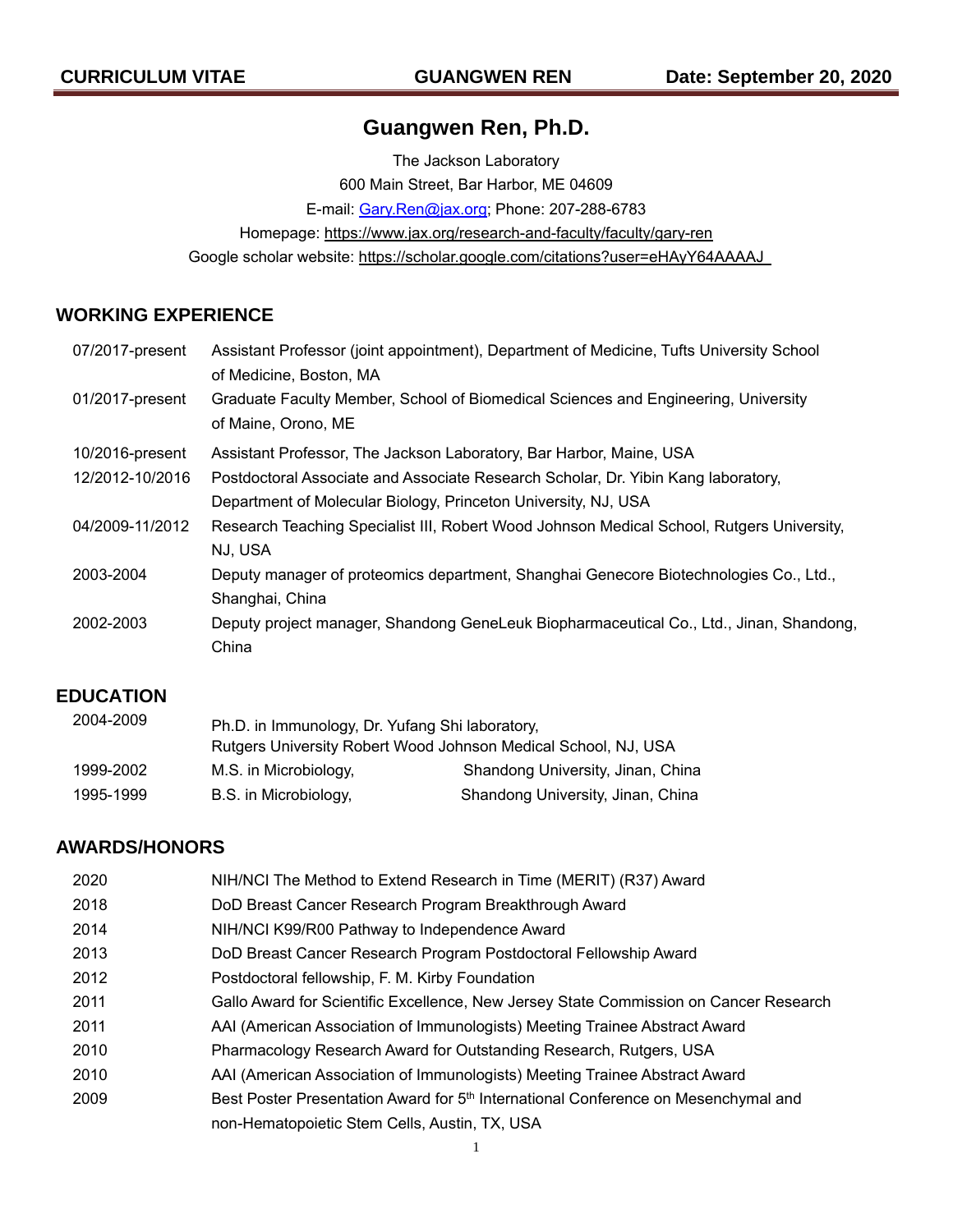| 2008      | Holowczak Memorial Travel Award, Rutgers Robert Wood Johnson Medical School, USA. |
|-----------|-----------------------------------------------------------------------------------|
| 2004-2009 | Fellowship from Rutgers Robert Wood Johnson Medical School, NJ, USA               |
| 1999      | Outstanding Youth of Shandong University, Shandong University, China              |
| 1995-1999 | Excellent student scholarship for 5 times, Shandong University, China             |

## **PATENT**

Shi Y, **Ren G**, Zhang L. Method for modulating immune responses using stem cells and cytokines. US Patent US20090202479 A1 (Aug 13, 2009).

## **EDITORIAL RESPONSIBILTIES:**

Editorial board member: Current Advances in Oncology Research and Therapy (2017-) *World Journal of Stem Cells* (2010-2015) *World Journal of Hematology* (2012-2016) *Journal of Stem Cells and Regenerative Medicine* (2010-2011)

# **JOURNAL REVIEWERS:**

| Journals    | Molecular Cancer, Blood, Cell Reports, Cancer Research, Stem Cells, Journal of Immunology,          |
|-------------|-----------------------------------------------------------------------------------------------------|
|             | The FASEB Journal, International Journal of Cancer, Cell Death and Disease, Oncogene, Journal       |
|             | of Biological Chemistry, Journal of Molecular Cell Biology, Cell Research, Stem Cells Translational |
|             | Medicine, Journal of Autoimmunity, Journal of Leukocyte Biology, Stem Cells and Development,        |
|             | Immunology Letters, Tissue Engineering Part A, etc                                                  |
| <b>Book</b> | "Regenerative Medicine - from Protocol to Patient" by Gustav Steinhoff et al. Published by          |
|             | Springer Dordrecht Heidelberg London New York                                                       |

# **GRANT REVIEWERS:**

*Breast Cancer Alliance, USA Breast Cancer Now, UK European Research Foundation – Flanders. Medical Research Council (MRC), UK European Research Council (ERC) Advanced Grant 6th Call – 2013*

# **SELECTED PUBLICATIONS (23 FROM TOTAL OF 41)**

### *As a principal investigator (Oct 2016~present):*

- 1. Li P, Lu M, Shi J, Gong Z, Hua L, Li Q, Lim B, Zhang XF, Chen X, Li S, Shultz LD, **Ren G**. Lung mesenchymal cells elicit lipid storage in neutrophils that fuel breast cancer lung metastasis. *Nature Immunology*, 2020 Sep 21. doi: 10.1038/s41590-020-0783-5. Online ahead of print.
- 2. Li P, Lu M, Shi J, Hua L, Gong Z, Li Q, Shultz LD, **Ren G**. Dual roles of neutrophils in metastatic colonization are governed by the host immune system integrity. *Nature Communications*, 2020 Sep 1;11(1):4387. doi: 10.1038/s41467-020-18125-0. PMID: 32873795 PMCID: PMC7463263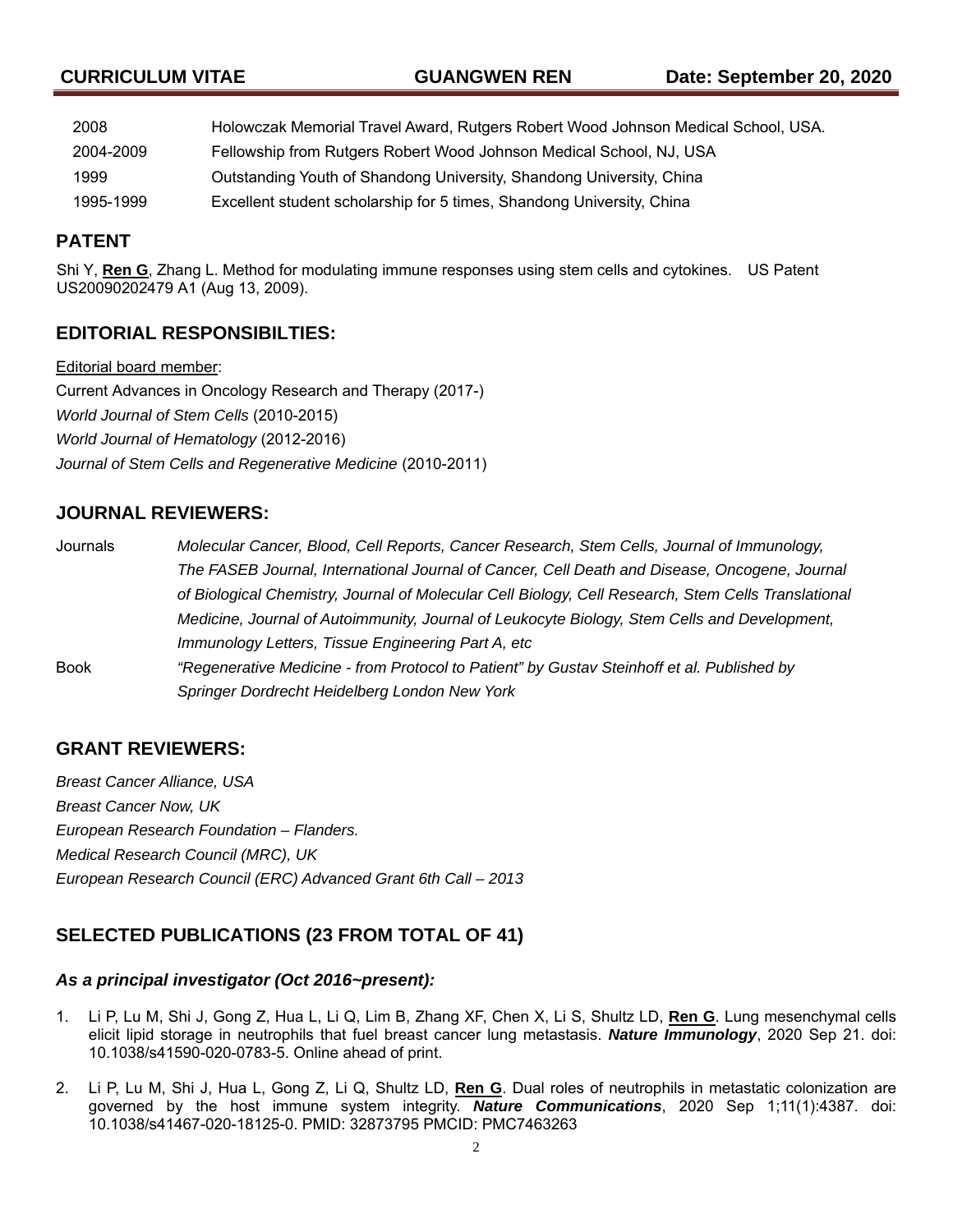- 3. Li P, Gong Z, Shultz LD, **Ren G**. Mesenchymal stem cells: From regeneration to cancer. *Pharmacol Ther* (invited review). 2019; 200:42-54. PMID: 30998940; PMCID: PMC6626571
- 4. Shi J, Hua L, Harmer D, Li P, **Ren G**. Cre driver mice targeting macrophages. *Methods Mol Biol.* 2018; 1784: 263- 275. PMID: 29761406 PMCID: PMC6331202
- 5. Hua L, Shi J, Shultz LD, **Ren G**. Genetic models of macrophage depletion. *Methods Mol Biol.* 2018; 1784: 243-258. PMID: 29761404 PMCID: PMC6333569

#### *As a postdoctoral fellow (June 2009~Oct 2016):*

- 6. **Ren G**, Zheng H, Shen M, Peng J, Jiang Y, Liu Y, Wei Y, Smith HA, Zheng B, Wu H, Schiff D, Shao C, Haffty B, and Kang Y. Mesenchymal stromal cells play a critical role in cancer resistance to radiotherapy. 2020. Manuscript to be submitted.
- 7. **Ren G**, Zhao X, Zheng B, Zheng H, Liu Y, Shen M, Sun G, Kane-Goldsmith N, Zhang C, Guo H, Liang L, Wei JJ, Qu X, Yang Q, Shi Y, Tischfiled JA, Kang Y\* and Shao C\*. Interferon-gamma and Kit Ligand Drive Tumor-associated Splenic Myelopoiesis. 2020. *Nature Communications*, in revision.
- 8. **Ren G**, Esposito MB, Kang Y. Bone metastasis and the metastatic niche. *Journal of Molecular Medicine* (invited review)*.* 2015 Nov;93(11):1203-12.
- 9. **Ren G\***, Liu Y\*, Zhao X, Zheng B, Yuan Z, Zhang L, Qu X, Tischfield JA, Shao C and Shi Y. Tumor Resident Mesenchymal Stromal Cells Endow Naïve Stromal Cells with Tumor-promoting Properties. *Oncogene*, 2014 Jul 24;33(30):4016-20.
- 10. **Ren G**, Kang Y. A one-two punch of miR-126/126\* against metastasis (news and views). *Nature Cell Biology.* 2013 Mar 1;15(3):231-3.
- 11. **Ren G**, Zhao X, Wang Y, Zhang X, Chen X, Xu C, Yuan ZR, Roberts AI, Zhang L, Zheng B, Wen T, Han Y, Rabson AB, Tischfield JA, Shao C, Shi Y. CCR2-Dependent Recruitment of Macrophages by Tumor-Educated Mesenchymal Stromal Cells Promotes Tumor Development and Is Mimicked by TNFα. *Cell Stem Cell*. 2012 Dec 7;11(6):812-24.

Editorial by: Mantovani A. *Cell Stem Cell*. 11:730-32. 2012.

- 12. Shi Y\*, Su J, Roberts AI, Shou P, Rabson AB, **Ren G**. How mesenchymal stem cells interact with tissue immune responses. *Trends in Immunology* (invited review). 2012 Mar;33(3):136-43 (**cover story**).
- 13. **Ren G**, Chen X, Dong F, Li W, Ren X, Zhang Y, Shi Y. Concise review: mesenchymal stem cells and translational medicine: emerging issues. *Stem Cells Translational Medicine* (invited review). 2012 Jan;1(1):51-8 (Inaugural Issue).
- 14. Shi Y, Wei L, Wang Y, **Ren G**. Stem cells deployed for bone repair hijacked by T cells (preview). *Cell Stem Cell*. 2012 Jan 6;10(1):6-8.
- 15. **Ren G**, Roberts AI, Shi Y. Adhesion molecules: key players in Mesenchymal stem cell-mediated immunosuppression. *Cell Adhesion and Migration* (invited review). 2011 Jan-Feb;5(1):20-2.
- 16. Shi Y, Hu G, Su J, Li W, Chen Q, Shou P, Xu C, Chen X, Huang Y, Zhu Z, Huang X, Han X, Xie N, **Ren G**. Mesenchymal stem cells: a new strategy for immunosuppression and tissue repair. *Cell Research* (invited review). 2010 May;20(5):510-8.
- 17. **Ren G**, Zhao X, Zhang L, Zhang J, L'Huillier A, Ling W, Roberts AI, Le AD, Shi S, Shao C, Shi Y. Inflammatory cytokineinduced intercellular adhesion molecule-1 and vascular cell adhesion molecule-1 in mesenchymal stem cells are critical for immunosuppression. *Journal of Immunology*. 2010 Mar 1;184(5):2321-8.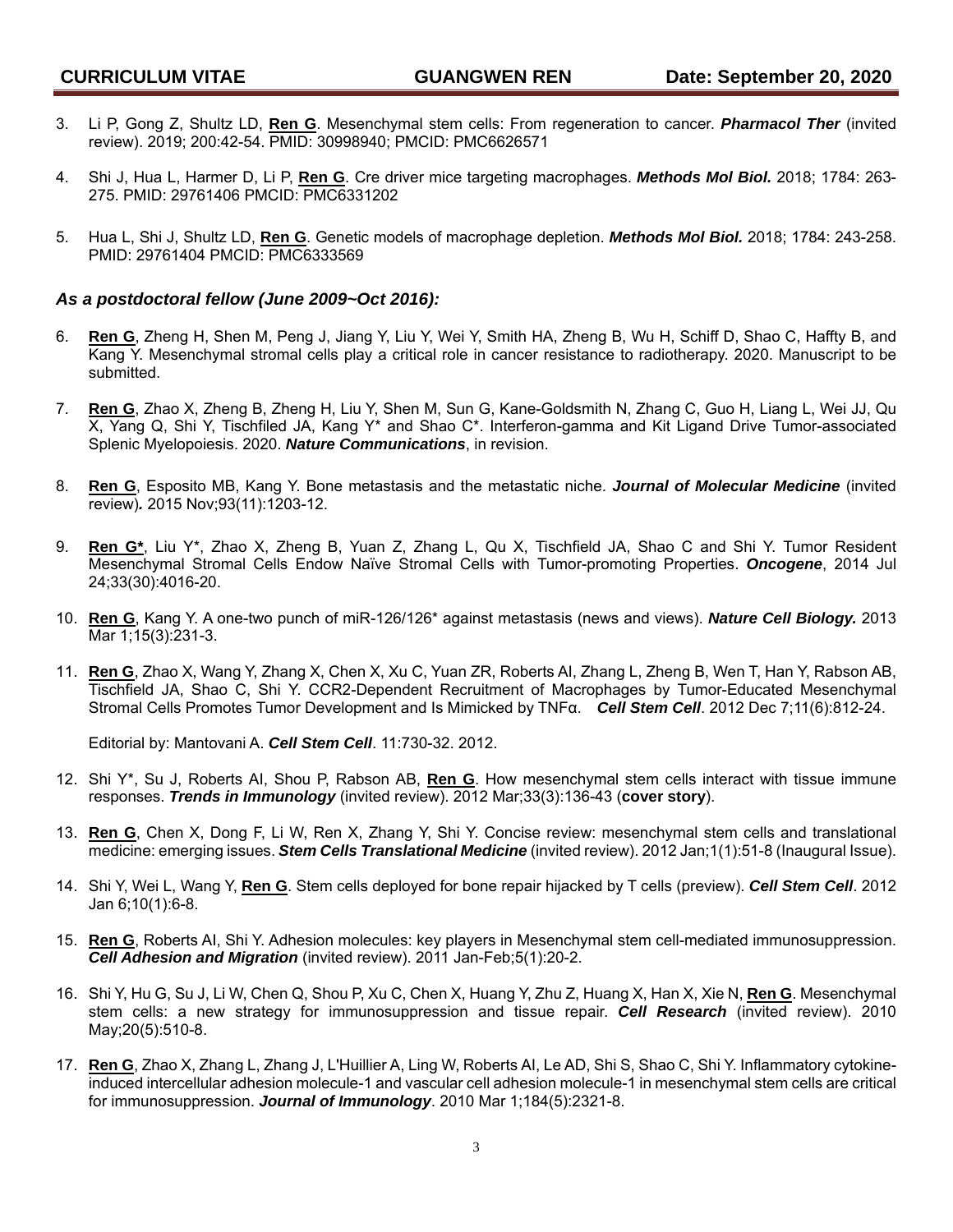18. Zhao X\*, **Ren G\*** (**co-first author**), Liang L, Ai PZ, Zheng B, Tischfield JA, Shi Y, Shao C. Brief report: interferongamma induces expansion of Lin(-)Sca-1(+)C-Kit(+) Cells. *Stem Cells*. 2010 Jan;28(1):122-6.

#### *As a PhD student (Sept 2004~June 2009):*

- 19. **Ren G**, Su J, Zhang L, Zhao X, Ling W, L'huillie A, Zhang J, Lu Y, Roberts AI, Ji W, Zhang H, Rabson AB, Shi Y. Species variation in the mechanisms of mesenchymal stem cell-mediated immunosuppression. *Stem Cells*. 2009 Aug;27(8):1954-62.
- 20. Das J\*, **Ren G\*** (**co-first author**), Zhang L, Roberts AI, Zhao X, Bothwell AL, Van Kaer L, Shi Y, Das G. Transforming growth factor beta is dispensable for the molecular orchestration of Th17 cell differentiation. *The Journal of Experimental Medicine*. 2009 Oct 26;206(11):2407-16.

Editorial by: Maxmen A. *The Journal of Experimental Medicine*. 206: 2304. 2009.

21. **Ren G**, Zhang L, Zhao X, Xu G, Zhang Y, Roberts AI, Zhao RC, Shi Y. Mesenchymal stem cell-mediated immunosuppression occurs via concerted action of chemokines and nitric oxide. *Cell Stem Cell*. 2008 Feb 7;2(2):141-50. (**Featured Article**)

Editorial by: Fleming HE. *Cell*. 132: 507. 2008. Bell E. *Nature Reviews Immunology*. 8: 165. 2008. Keating A. *Cell Stem Cell*. 2:106-108. 2008.

- 22. **Ren G**, Su J, Zhao X, Zhang L, Zhang J, Roberts AI, Zhang H, Das G, Shi Y. Apoptotic cells induce immunosuppression through dendritic cells: critical roles of IFN-gamma and nitric oxide. *Journal of Immunology*. 2008 Sep 1;181(5):3277- 84.
- 23. Xu G\*, Zhang L\*, **Ren G\*** (**co-first author**), Yuan Z, Zhang Y, Zhao RC, Shi Y. Immunosuppressive properties of cloned bone marrow mesenchymal stem cells. *Cell Research*. 2007 Mar;17(3):240-8.

### **OTHER CO-AUTHORED PUBLICATIONS**

- 24. Zheng H, Bae Y, Kasimir-Bauer S, Tang R, Chen J, **Ren G**, Yuan M, Esposito M, Li W, Wei Y, Shen M, Zhang L, Tupitsyn N, Pantel K, King C, Sun J, Moriguchi J, Jun HT, Coxon A, Lee B, Kang Y. Therapeutic Antibody Targeting Tumor- and Osteoblastic Niche-Derived Jagged1 Sensitizes Bone Metastasis to Chemotherapy. *Cancer Cell*, 2017 Dec 11;32(6):731-747.
- 25. Yang M, Liu Y, **Ren G**, Shao Q, Gao W, Sun J, Wang H, Ji C, Li X, Zhang Y, and Qu X. Increased expression of surface CD44 in hypoxia-DCs skews helper T cells toward a Th2 polarization. *Scientific Reports* 2015; Article number: 13674
- 26. Zheng H, Shen M, Cha YL, Li W, Wei Y, **Ren G**, Zhou T, Wang HY, Kang Y. PKD1 phosphorylation-dependent degradation of SNAIL by SCF-FBXO11regulates epithelial-mesenchymal transition and metastasis. *Cancer Cell*, 2014 Sep 8;26(3):358-73.
- 27. Huang Y, Yu P, Li W, **Ren G**, Roberts AI, Cao W, Zhang X, Su J, Chen X, Chen Q, Shou P, Xu C, Du L, Lin L, Xie N, Zhang L, Wang Y, Shi Y. p53 regulates mesenchymal stem cell-mediated tumor suppression in a tumor microenvironment through immune modulation. *Oncogene*. 2014 Jul 17;33(29):3830-8.
- 28. Ling W, Zhang J, Yuan Z, **Ren G**, Zhang L, Chen X, Rabson AB, Roberts AI, Wang Y, Shi Y. Humanized Murine Mesenchymal Stem Cells Reveal a Critial Role for IDO in Immunity to Tumor. *Cancer Research*, 2014 Mar 1;74(5):1576-87.
- 29. Su J, Chen X, Huang Y, Li W, Li J, Cao K, Cao G, Zhang L, Li F, Roberts AI, Kang H, Yu P, **Ren G**, Ji W, Wang Y, Shi Y. Phylogenetic Distinction of iNOS and IDO Function in Mesenchymal Stem Cell-Mediated Immunosuppression in Mammalian Species. *Cell Death & Differentiation*. 2014 Mar;21(3):388-96.